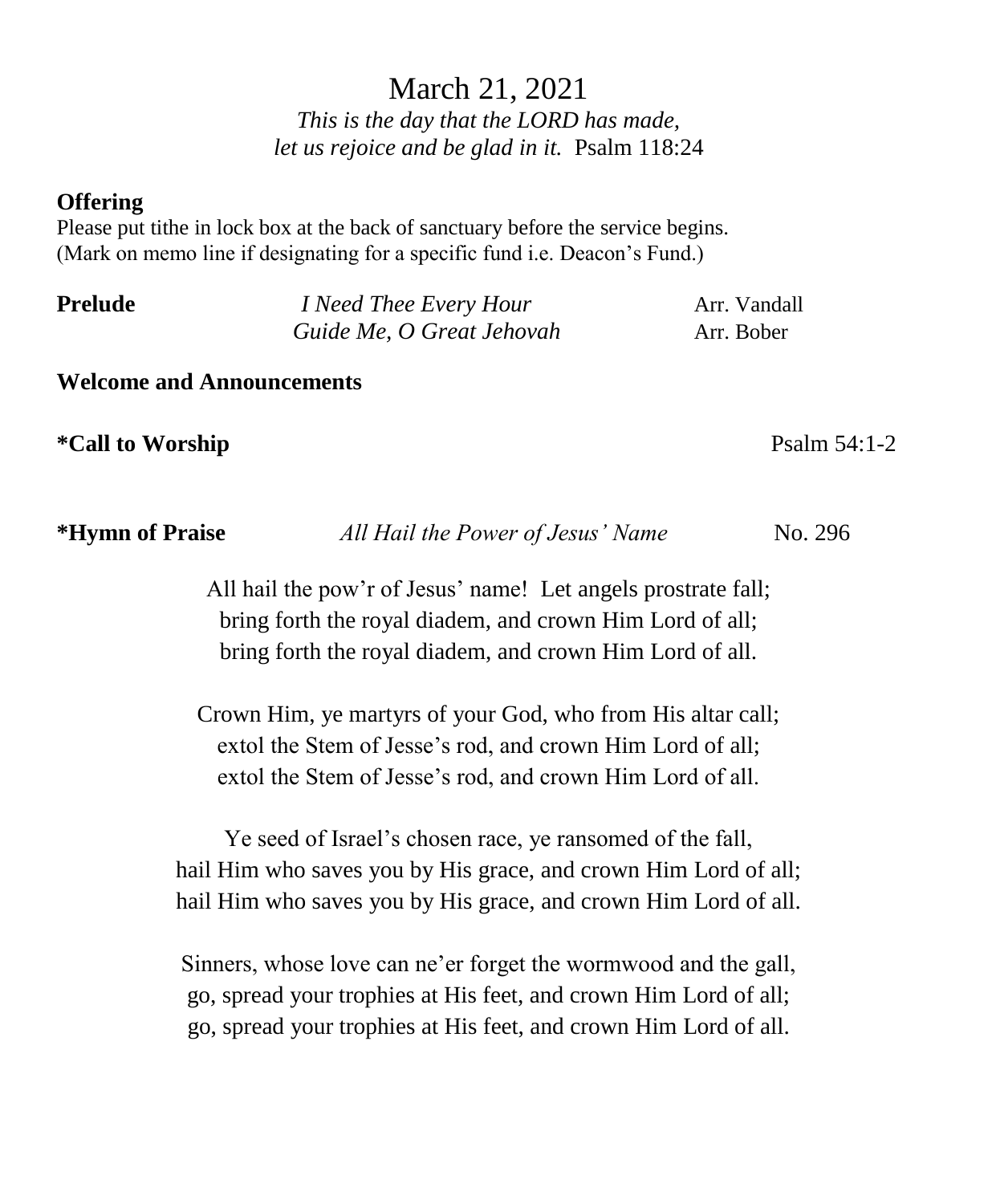Let ev'ry kindred, ev'ry tribe on this terrestrial ball, to Him all majesty ascribe, and crown Him Lord of all; to Him all majesty ascribe, and crown Him Lord of all.

O that with yonder sacred throng we at His feet may fall; We'll join the everlasting song, and crown Him Lord of all; We'll join the everlasting song, and crown Him Lord of all.

Hymns from *Trinity Hymnal* used by permission of Great Commission Publications.

### **\*Prayer of Invocation**

### **Scripture Reading Exodus** 16:22-36

### **Prayer of Confession**

Our Gracious Heavenly Father, we confess that we have wandered from you this week and cast ourselves on your great mercy, asking you to forgive us of all our sin and unrighteousness through the blood of your son, Jesus Christ. How foolish we have been, and we repent now of every sin that we have committed against you and your infinite holiness. Help us to become more holy in thought, word, and deed and move us forward by your grace. May we ever seek you when we fall into sin and warm our hearts again with your unfailing grace that has saved us from eternal damnation. Help us now to do these things, by the power of your Holy Spirit. In Jesus name we pray, Amen.

# **Assurance of Pardoning Grace**  Psalm 54:4-7

**<sup>4</sup>**Surely God is my help; the Lord is the one who sustains me. **<sup>5</sup>**Let evil recoil on those who slander me; in your faithfulness destroy them. **<sup>6</sup>**I will sacrifice a freewill offering to you; I will praise your name, O Lord, for it is good.<sup>7</sup> For he has delivered me from all of my troubles, and my eyes have looked in triumph on my foes.

# \***Hymn of Thanksgiving** *I Am So Glad That Our Father in Heaven* No. 191

I am so glad that our Father in heav'n tells of His love in the book He has giv'n: wonderful things in the Bible I see: this is the dearest, that Jesus loves me. I am so glad that Jesus loves me, Jesus loves me, Jesus loves me: I am so glad that Jesus loves me. Jesus loves even me.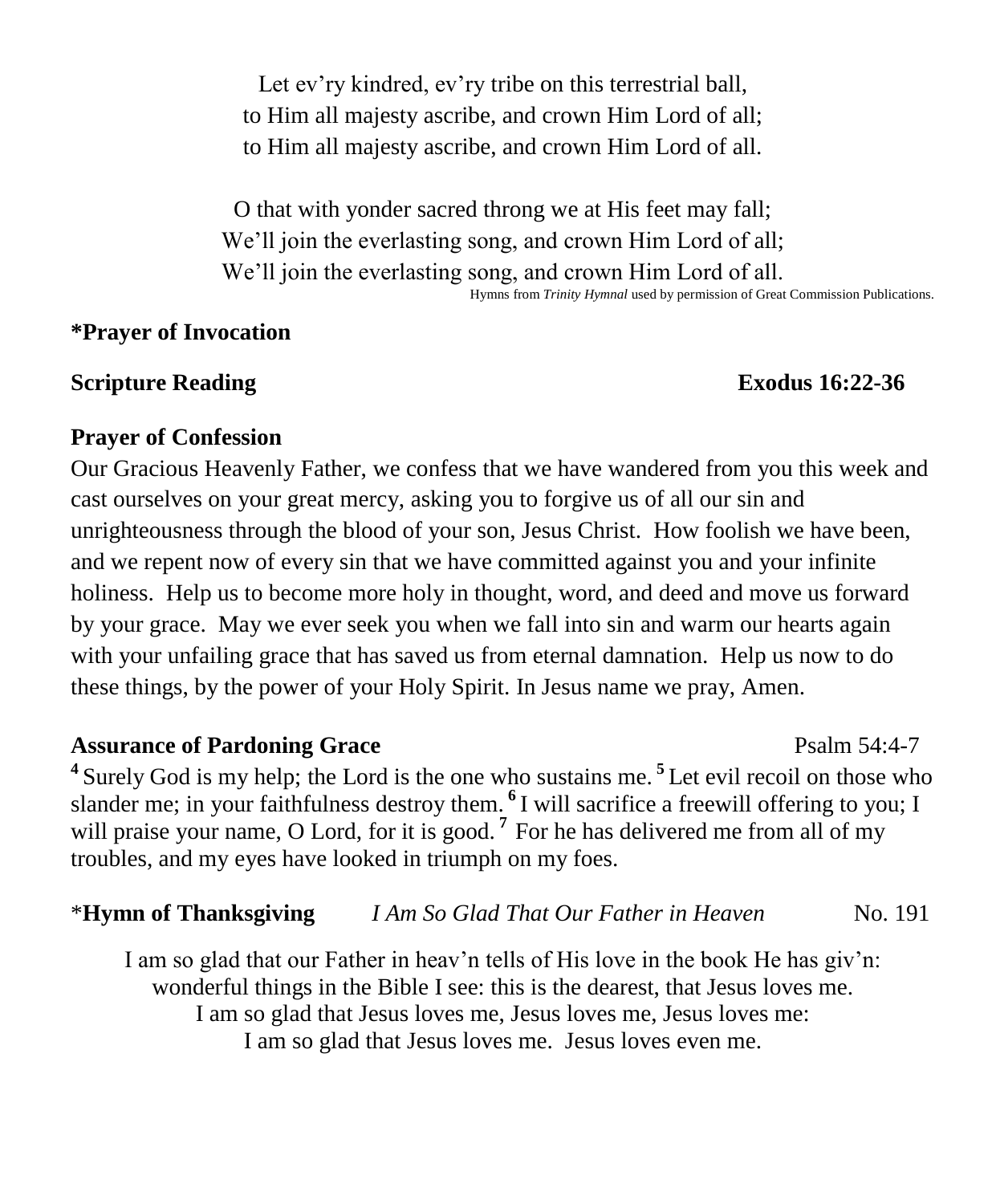Though I forget Him and wander away, still He does love me wherever I stray; back to His dear loving arms do I flee, when I remember that Jesus loves me. I am so glad that Jesus loves me, Jesus loves me, Jesus loves me: I am so glad that Jesus loves me. Jesus loves even me.

Oh, if there's only one song I can sing, When in His beauty I see the great King, This shall my song in eternity be: "Oh, what a wonder that Jesus loves me." I am so glad that Jesus loves me, Jesus loves me, Jesus loves me: I am so glad that Jesus loves me. Jesus loves even me. Hymns from *Trinity Hymnal* used by permission of Great Commission Publications.

# **Westminster Shorter Catechism 14-15**

Q. 14. What is sin?

A. **Sin is any want of conformity unto, or transgression of, the law of God.**

Q. 15. What was the sin whereby our first parents fell from the estate wherein they were created?

A. **The sin whereby our first parents fell from the estate wherein they were created was their eating the forbidden fruit.**

**Prayer of Intercession**

| *Hymn of Preparation | Come, Thou Almighty King | No. 101 |
|----------------------|--------------------------|---------|
|                      |                          |         |

Come, Thou Almighty King, help us Thy Name to sing, help us to praise! Father all glorious, o'er all victorious, come and reign over us, Ancient of Days!

Come, Thou Incarnate Word, gird on Thy mighty sword, our prayer attend! Come, and Thy people bless, and give Thy Word success, Spirit of holiness, on us descend!

Come, Holy Comforter, thy sacred witness bear in this glad hour. Thou who almighty art, now rule in every heart, and ne'er from us depart, Spirit of power!

To the great One in Three, eternal praises be, hence evermore. His sovereign majesty may we in glory see, and to eternity love and adore! Hymns from *Trinity Hymnal* used by permission of Great Commission Publications.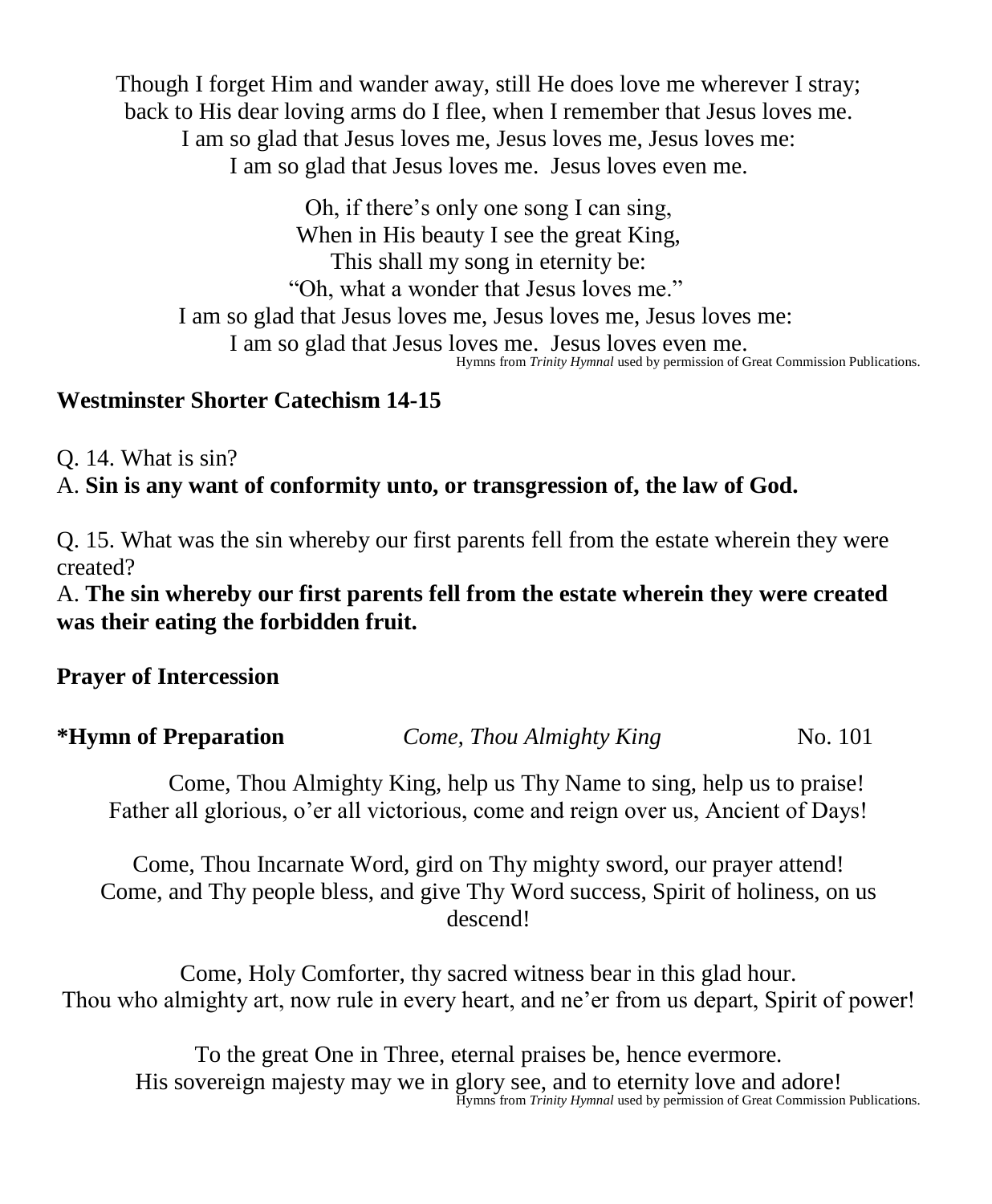### **Sermon Text:** John 12:20-26

Notes

**\*Hymn of Response** *Nothing but the Blood* No. 307

What can wash away my sin? Nothing but the blood of Jesus; What can make me whole again? Nothing but the blood of Jesus.

#### **REFRAIN:**

**O precious is the flow that makes me white as snow; no other fount I know, nothing but the blood of Jesus.**

For my cleansing this I see - nothing but the blood of Jesus. For my pardon this my plea - nothing but the blood of Jesus. **REFRAIN**

Nothing can for sin atone - nothing but the blood of Jesus. Naught of good that I have done - nothing but the blood of Jesus. **REFRAIN**

This is all my hope and peace - nothing but the blood of Jesus. This is all my righteousness - nothing but the blood of Jesus. **REFRAIN**

Now by this I'll overcome - nothing but the blood of Jesus. Now by this I'll reach my home - nothing but the blood of Jesus. **REFRAIN** Hymns from *Trinity Hymnal* used by permission of Great Commission Publications.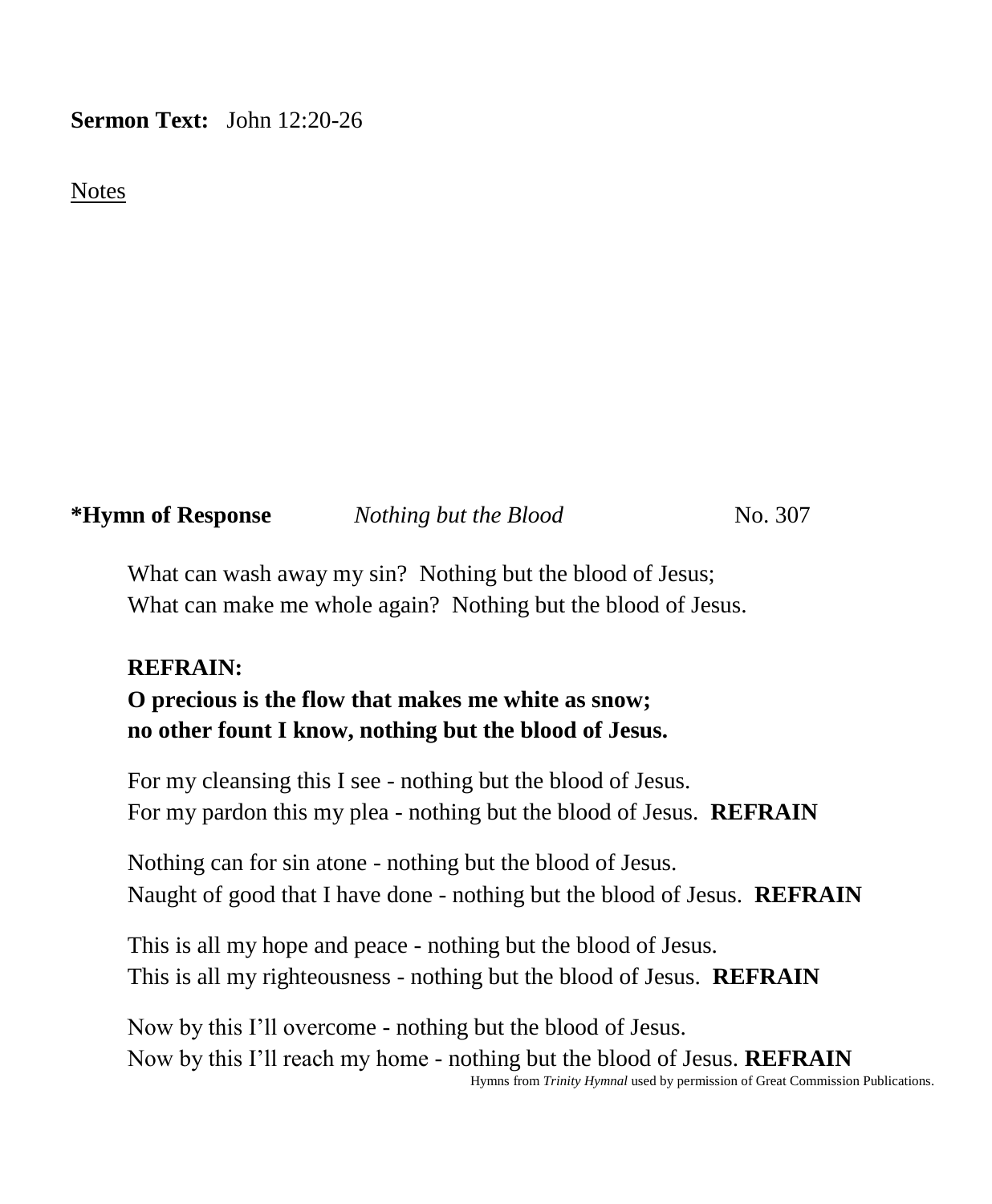# **\*Benediction**

# **\*Gloria Patri** No. 735

Glory be to the Father, and to the Son, and to the Holy Ghost; as it was in the beginning, is now, and ever shall be, world without end. Amen, amen. Hymns from *Trinity Hymnal* used by permission of Great Commission Publications.

| *Postlude                                        | Psalm 1                | Arr. Erickson                                                                              |
|--------------------------------------------------|------------------------|--------------------------------------------------------------------------------------------|
|                                                  | <b>Come Thou Fount</b> | Arr. Erickson                                                                              |
| * Congregation: Please stand as able.            |                        |                                                                                            |
|                                                  |                        | * * * * * * * *                                                                            |
| Piano/Organ/Guitar<br><b>Intercessory Prayer</b> |                        | Chris Erickson<br><b>Bruce Hrivnak</b>                                                     |
|                                                  |                        | <b>Weekly Calendar</b>                                                                     |
| <b>DATE</b>                                      | TIME                   | <b>EVENT</b>                                                                               |
| <b>SUN 3/21</b>                                  | 9:00 AM                | <b>Opening Exercises &amp; Sunday School</b>                                               |
|                                                  | 10:30 AM               | (New Members & Kingdom of God)<br><b>Worship Service</b><br>(available YouTube & Facebook) |
| <b>MON 3/22</b>                                  | 6:30 PM                | <b>Hrivnak-Lindborg Care Group</b><br>(Meets on Zoom)                                      |
| <b>WED 3/24</b>                                  | 9:30 AM                | <b>Women's Morning Study</b><br>(Meets at Church)                                          |
| <b>SUN 3/28</b>                                  | 9:00 AM                | <b>Opening Exercises &amp; Sunday School</b><br>(New Members & Kingdom of God)             |
|                                                  | 10:30 AM               | <b>Worship Service</b><br>(available YouTube & Facebook)                                   |